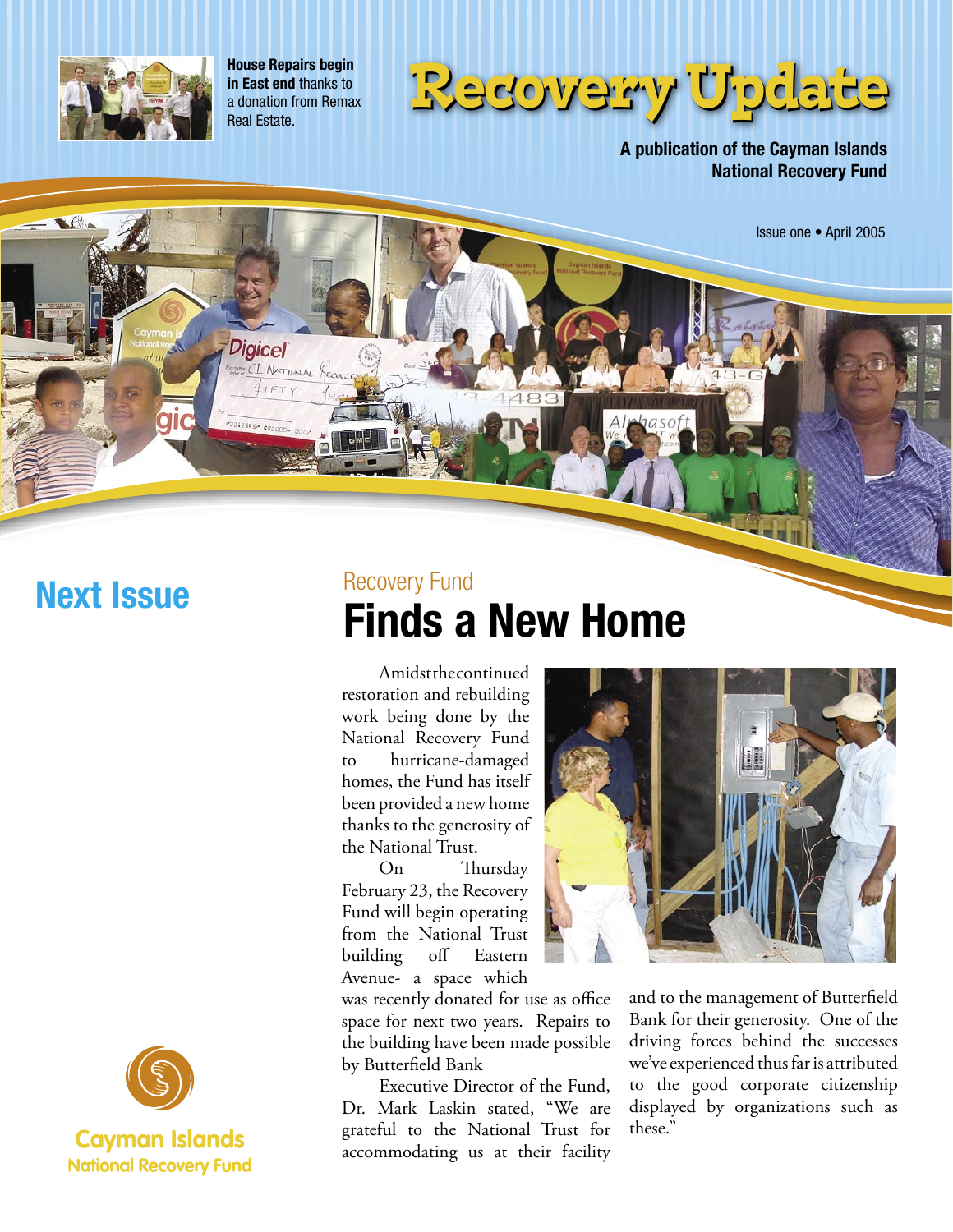## Fund Notes

#### Still need help?

You are not alone. Hundreds of families, your neighbours and friends are still coping with losses from Hurricane Ivan. If you still need assistance, please come forward. Call us at the National Recovery Fund and let us help you put your home back together.

### How to Receive Aid

 Applicants must meet the following eligibility criteria to be considered under the National Recovery Fund.

- *Damage must be as a result of Hurricane Ivan*
- *Funds are intended for permanent structure repairs and primary dwelling restoration*
- *Uninsured property damage*
- *Must be owner occupied, single dwelling unit*
- *Priority will be given to applicants with a total household income below CI\$36,000*
- *The following documentation should be attached to the application:*
- *Copy of passport, birth certificate, or other evidence of Caymanian status*
- *Land registry information Application Process:*

 Application forms are available at the National Recovery Fund offices.

## Message from **HE the Governor, Stuart Jack, CVO - Chairman**

 I am excited to join with the Board of Trustees of the National Recovery Fund in continuing the very important task of rebuilding the Cayman Islands from Hurricane Ivan's destruction.

 As I become more familiar with the beauty and spirit of my new island home, I am thankful that there is an organization like the NRF that has been working diligently to ensure that recovery is possible for everyone.

 A lot has been achieved by the Fund since September 2004 and still a lot remains to be done.

 We live with the threat of yearly hurricanes and the Fund's imperative to ensure adequate housing, especially for those less fortunate, is a critical

one.

 I encourage you to make a contribution to the Fund. Your support will be greatly appreciated by those still in need.



HE the Governor, Stuart Jack, CVO, **Chairman** 



HE the Governor Studart Jack meets ....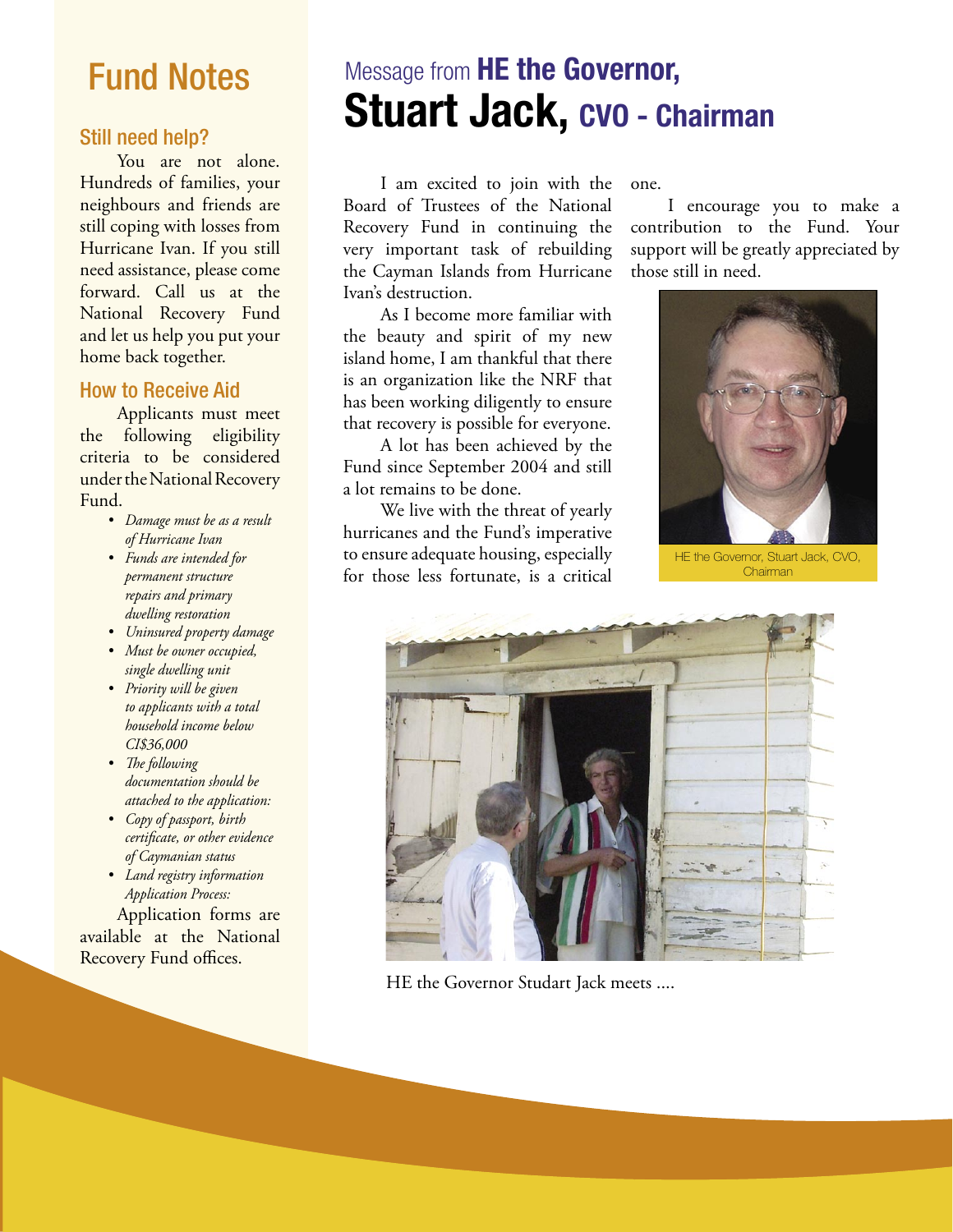# **Progress Report**

### Rebuilding begins!

 Since the start of the year, the NRF has been moving forward with its plan to rebuild some 150 homes that were too severely damaged to be repaired. Another 273 families are slated to be assisted with various kinds of repairs.



Three contractors were touring the White House on the same day. One was from New York, another from Missouri, and the third from Florida. At the end of the tour, the guard asked them what they did for a living. when they each replied that they were contractors, the guard said, "Hey we need one of the rear fences redone. Why don't you guys take a look at it and give me your bids."

 First the Florida contractor took out his tape measure and pencil, did some measuring and said, "I figure the job will run about \$900 -- \$400 for materials, \$400 for my crew, and \$100 profit for me."

 Next was the Missouri contractor. He also took out his tape measure and pencil, did some quick calculations and said, "Looks like I can do this job for \$700 -- \$300 for materials, \$300 for my crew, and \$100 profit for me."

 Finally, the guard asks the New York contractor for his bid. Without batting an eye, the contractor says, "\$2,700."

 The guard, incredulous, looks at him and says, "You didn't even measure like the other guys! How did you come up with such a high figure?"

 "Easy," says the contractor from New York, "\$1,000 for me, \$1,000 for you, and we hire the guy from Missouri."